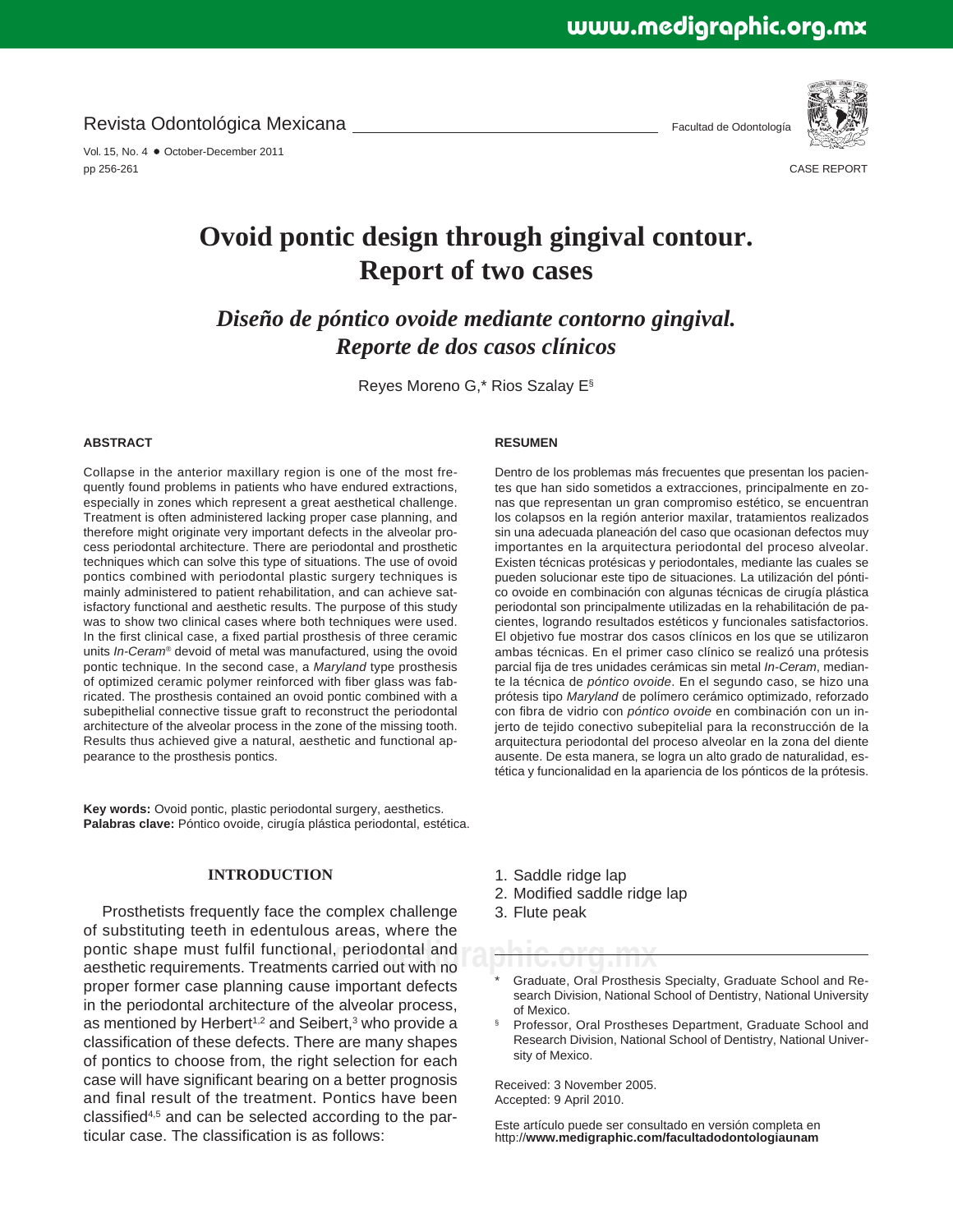4. Bullet point

5. Hygienic

6. Ovoid

Dewey<sup>6</sup> first described ovoid pontics in 1933. Nevertheless , it is not until the 90´s when the use of this pontic resurged and was considered a recommended technique.7-22 This technique offers satisfactory functional, periodontal and aesthetic results always provided the case has been carefully selected. Sometimes, to obtain better results, it is necessary to resort to specific periodontal surgical techniques. Authors like Langer and Calanga, $23$  Cohen<sup>24,25</sup> and Garber<sup>26</sup> frequently mention the roll technique, the *ponch* technique, graft of free connective tissue, graft of epithelial connective tissue as well as *inlay* type graft. These types of procedures allow the remodeling of the alveolar process periodontal architecture, allowing as well the opportunity to create gingival contours to give the prosthesis a natural and aesthetic appearance.

In modern restorative dentistry there is a diversity of prosthetic designs in use. There are also improved systems which combine functional and aesthetic characteristics which improve with the passing of time. The Maryland type prosthesis, popularized at its onset by authors like Howe<sup>27</sup> Livatidis and Thompson<sup>28</sup> and Rochette29 offers in some cases a conservative manner for tooth preparation. Notwithstanding, the metal substructure of the prosthesis can be seen through the dental structure, giving it a greyish hue and decreasing its value in aesthetic terms. Presently this type of prosthesis has undergone some changes; since the advent of metal free dental materials and new systems this metal translucency constitutes no longer a problem.

# **CLINICAL CASE PRESENTATION**

### **CLINICAL CASE NUMBER 1**

Three unit fixed partial prosthesis metal free ceramic In-Ceram® (VitaZahnfabrik, Co. KG).

34 year old male patient having a three unit metal-acrylic fixed partial prosthesis from tooth 11 to tooth 22, the pontic was in tooth 21 *(Figure 1)*. The gums presented generalized gingivitis in both arches, nevertheless in the site of the prosthesis there was great increase of fibrous tissue, due to the design and maladjustment of the prosthesis. Coupled with this situation the patient suffered a certain degree of mental impairment. This fact caused a more severe gingival increase due to the patient s difficulty for brushing and the side effects of medication he ingested.

Radiographically a slight horizontal bone loss was observed at the level of interdental crests, the edentulous space was appropriate for the elaboration of a prosthesis. When planning treatment, it was considered to manufacture a metal-porcelain fixed partial prosthesis since the teeth were already worn down for a complete coverage. Nevertheless, for aesthetic and periodontal reasons, a metal free prosthesis of the *In Ceram* system was selected due to its characteristics of aesthetics, resistance, marginal seal and biocompatibility with gingival tissues.<sup>30</sup> Likewise, a gingivoplasty procedure in the anterior maxillary site was recommended to restore an ideal contour to the periodontal architecture of the alveolar process as well as its general periodontal treatment. Once the treatment plan was selected, the metal-acrylic prosthesis was removed, a quick setting self-curing acrylic pro-



**Figure 1.** Initial stage, clinic case number 1, patient presents a three unit metal-acrylic prosthesis as well as fibrosis around the prosthesis area, due to the maladjustment of the prosthesis.



Figure 2. Gingival niche four weeks after healing and final preparation of abutment teeth before taking the impression.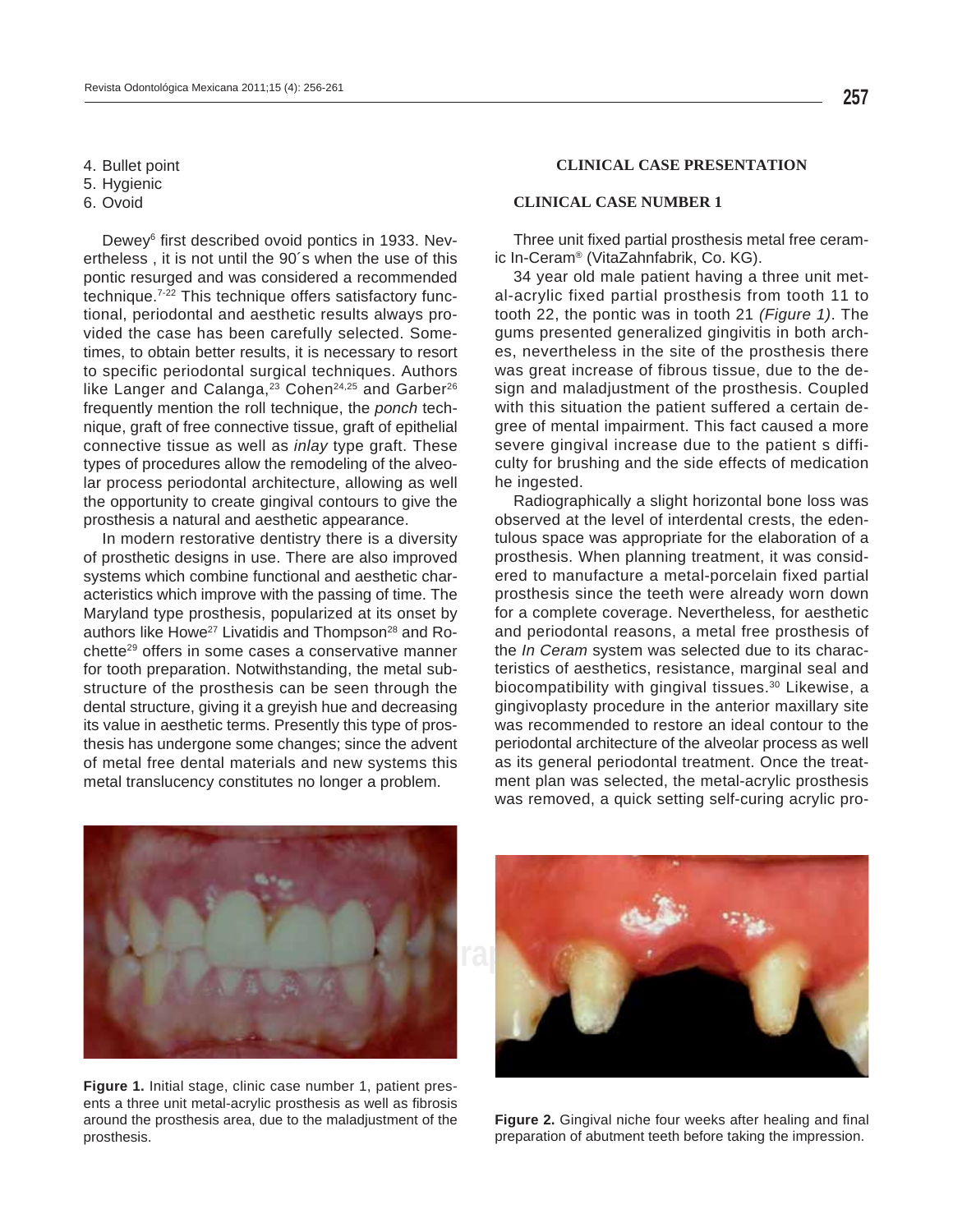visional prosthesis was applied. For this purpose a silicon guide was used, taken before a diagnostic waxing, so as to have the patient ready for the periodontal surgery. The gingivoplasty of the anterior maxillary area was performed with a number 11 scalpel blade, and slice cuts were carried out. Once the desired periodontal architecture contour was achieved, the provisional prosthesis was augmented through the use of Jet (Lang) acrylic® into the mouth. It was trimmed, perfectly polished and provisionally cemented with *Tempbond®* cement*.* Finally, a surgical pad was applied to the area and a healing time of 5 months was observed. During this healing period general periodontal treatment was maintained. Once the healing came to its term, the teeth were once more prepared. With a diamond bur shaped like an American football, a 2 to 3 mm niche was prepared in the gum of the edentulous area. This procedure was carried out with the purpose of creating over the gum the gingival contour for an ovoid pontic*.* A three week healing period was observed. The provisional prosthesis was once again put in place. This provisional prosthesis had previously received self-curing acrylic at the base of the pontic to simulate the shape of the niche. The gum was allowed to heal for 3 to 4 weeks *(Figure 2)*. After this period, an impression was taken for the manufacture of the final prosthesis with the use of PVS (polyvinyl siloxane).

The manufacture of the *In Ceram®* prosthesis was carried out in two phases: sintering and infiltration. With these processes a substructure of aluminium foil reinforced with zircon glass was established to confer resistance and hardness to the final product. Once the *In-Ceram* core was obtained, the substructure was ready for the placement of the Vita alpha type dental ceramic. Once the prosthesis was finished, it was tried in the mouth and shape, marginal proximal and incisal contours, texture and marginal sealing were assessed.

There are many criteria for selecting a cement. Conventional cements can be used, such as zinc phosphate, polycarboxilate, resin based cements<sup>31</sup> and glass ionomers.32-34 This last one, due to its constant evolution, is highly recommendable: it performs an excellent chemical bond to dentin, presents low solubility to oral fluids, and shows cariostatic properties through its constant release of fluoride. An important characteristic to be taken into consideration is the bonding capacity of the cement to the ceramic system as well as to the remaining tissue and its excellent behaviour when in contact with humidity *(Figure 3)*.

With the use of both periodontal and prosthetic techniques the result is a natural appearance fixed partial prosthesis, which creates the illusion of the pontic emerging through the gum. The use of the ovoid pontic technique allows for functional and favorable aesthetics.

# **CLINICAL CASE NUMBER 2**

*Maryland* type prosthesis made of optimized ceramic polymer reinforced with glass fiber. The patient was a 14 year old male student. He presented absence of tooth 11 *(Figure 4)* due to trauma from a bicycle accident sustained approximately one year before. The patient used as provisional prosthesis a Hawley type retainer. Upon clinical examination, the patient showed moderate gingivitis around the cervical area of the teeth. The edentulous area presented a slightly reduced space in mesiodistal direction for the proper aesthetic manufacture of the prosthesis. Nevertheless, due to the extraction, a collapse of the bone table in vertical and vestibular-palatine direction could be observed.

Treatment plan originally contemplated rehabilitation through a dental implant, but for financial reasons



**Figure 3.** In-Ceram (R) prosthesis cemented with glass ionomer.



**Figure 4.** Initial stage, case number 2. Absence of tooth 11 due to bicycle accident one year previously.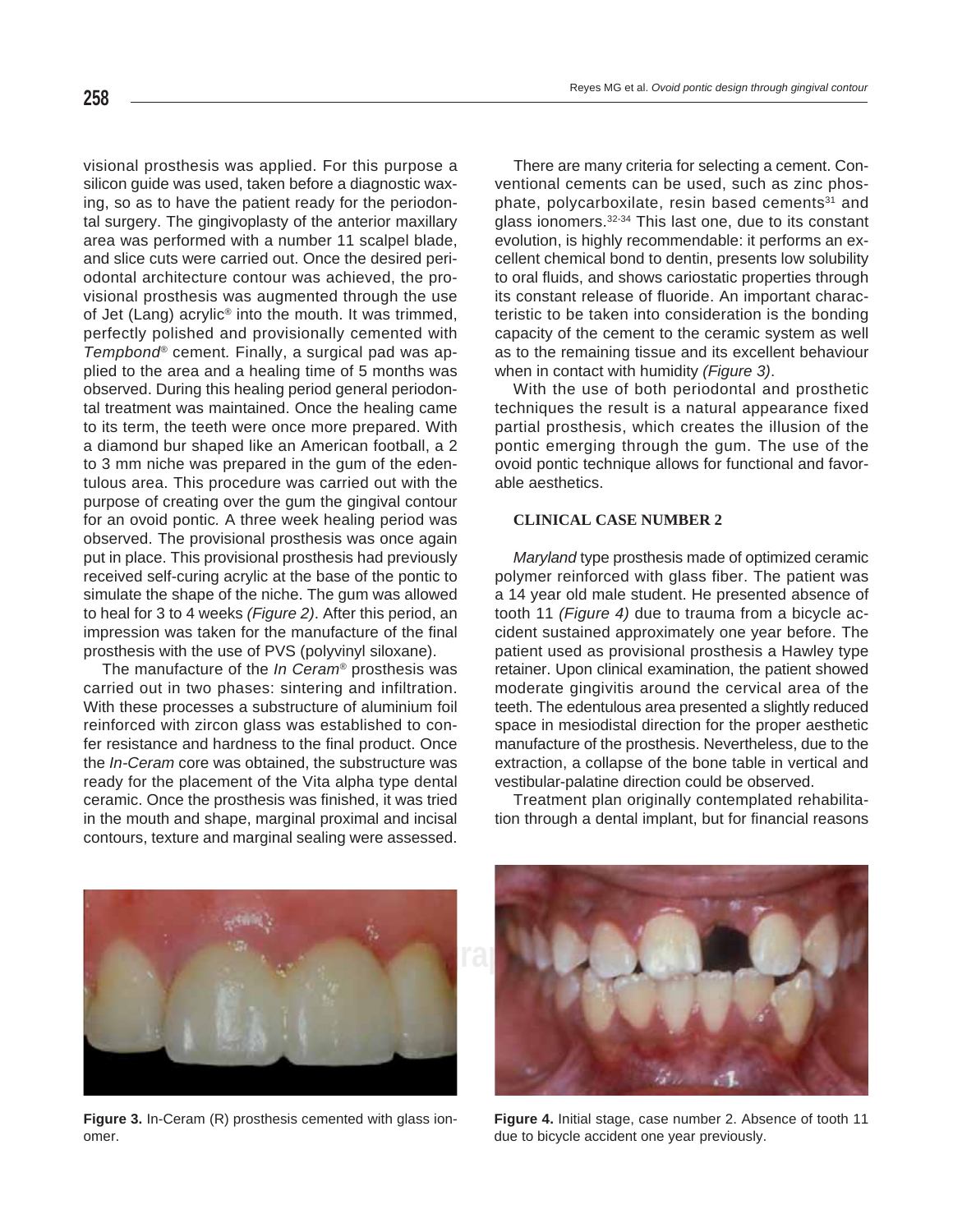pad as well as the donor area of the palate. Finally a this option was discarded. The patient requested a fixed prosthesis, and to preserve his abutment teeth as intact as possible. Therefore, a Maryland type prosthesis was selected, since one of its main indications is a conservative way of dental surface wear, another characteristic of these prostheses is to be able to count with metal free systems for the building of the prosthesis. Prior to the construction of the prosthesis a subepithelial connective tissue graft was placed, for the reconstruction of the defect in the edentulous area of the alveolar process. Once the treatment plan was chosen, periodontal surgery was performed. In this surgery, a flap was raised to uncover the defect zone. A portion of subepithelial connective tissue from the palatine area was taken and placed over the defect area. The flap was sutured and covered with a surgical Hawley type retainer was placed to protect both areas. A healing period of 5 months was observed during which time the treatment was continued. Once the graft healing period had elapsed, a 2 .5 mm deep gingival niche in the edentulous zone was built *(Figure 5)* with an American football shaped diamond bur to obtain the desired gingival contour for the ovoid pontic.

A *Marylan*d type design acrylic provisional prosthesis was placed with the aim of simulating the shape of the gingival niche just manufactured. This provisional appliance was adhered with resin, following conventional technique, to obtain temporary results. Once the healing of the gingival niche was completed, an ameloplasty was performed in the mesial area of teeth 12 and 21, to obtain a more appropriate mesio-distal

width in the elaboration of the prosthesis. Impression was taken with PVS, and a record was taken with a facial arch (Hanau) to obtain maxillary occlusal plane relationship. Once the master model and the antagonist were obtained, the procedures for the prosthesis elaboration were carried out following the Targis/ Vectris<sup>®</sup> system. This system uses a glass fiber substructure as well as optimized ceramic polymer. 35-44 This material allows for good aesthetic and functional results and offers an appropriate security margin for treatment success. Once the prosthesis was finished, it was placed into the mouth, and shape, incisal, marginal and proximal contours were assessed. Texture, color and marginal fit were equally evaluated. With adhesion in mind, cementation was performed with the Variolink II system (Ivoclar, Vivadent)® recommended by the prosthesis elaboration system *(Figure 6)*.

Results obtained with periodontal surgery for the reconstruction of alveolar process defect, offer the necessary circumstances for applying the ovoid pontic technique. It affords, through the gingival niche elaborated in the gum, the creation of the illusion of the pontic emerging from the periodontium. Associated to this, is the fact that through the metal free Targis/Vectris® system (optimized ceramic polymer) satisfactory functional and aesthetic results are obtained.

#### **DISCUSSION**

Patients increasingly demand natural looking oral restorations. It is therefore necessary to use all possible resources to obtain predictable functional and aesthetic results, especially in areas where aesthet-



**Figure 5.** Elaboration of gingival niche over the gum with diamond burr shaped as an American football, with the purpose of creating gingival contour for the pontic.



**Figure 6.** Targis/Vectris® aryland prosthesis adhered following the Variolink II system.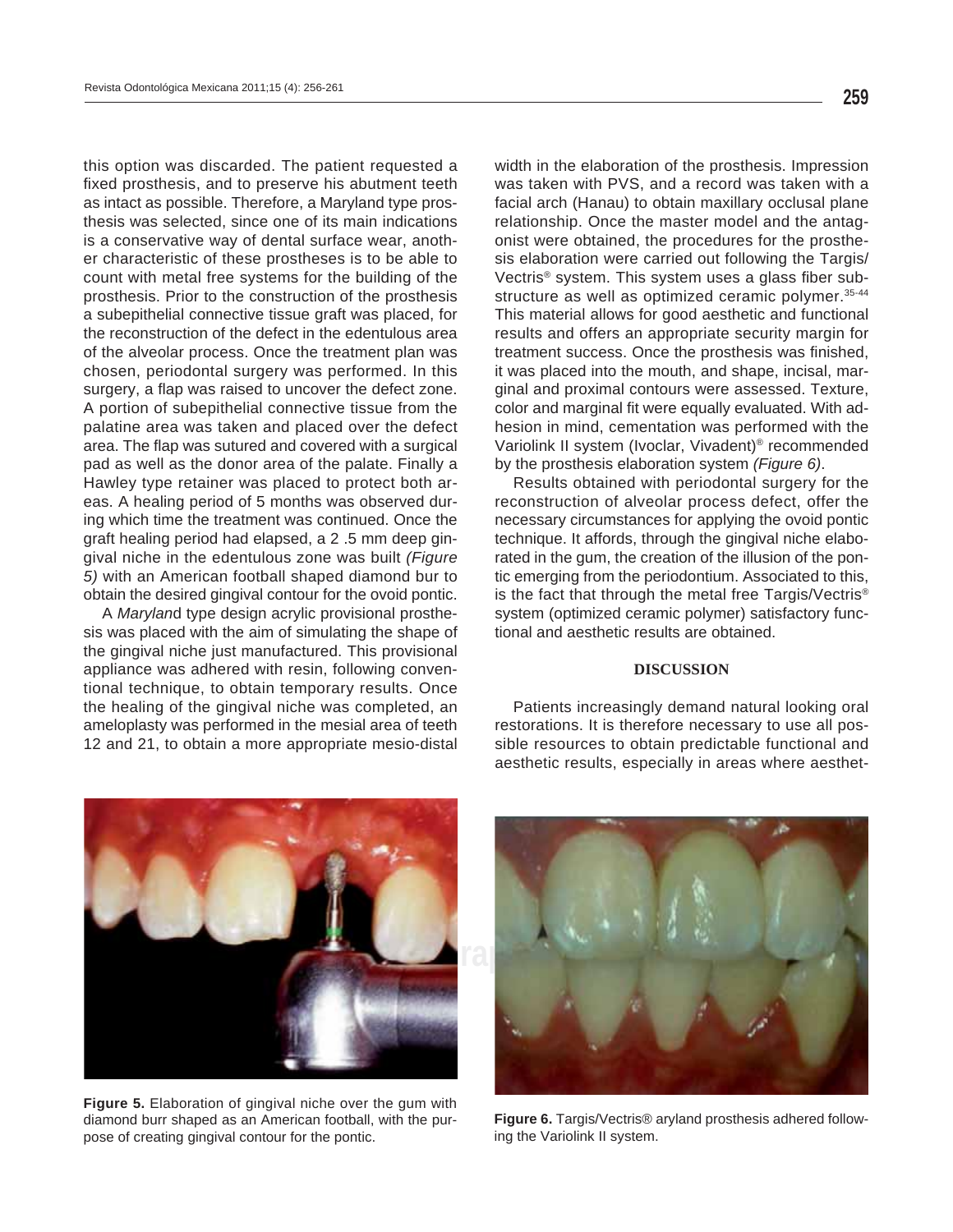ics is a priority. With the advent of new systems and dental materials for the manufacturing of prostheses, it is possible to attain the desired success; that includes satisfaction of the patient, the dentist and the dental laboratory through a precise diagnosis and proper inter communication. Through experience accumulated with the passing of time in the use of the ovoid pontic as well as with periodontal plastic surgery techniques, aesthetical, functional and natural looking dental treatments can be achieved. Results obtained in these cases can support Dewey<sup>6</sup> who, through the use of radicular shaped prosthetic extensions inside the alveoli of recently extracted teeth, stated that there existed a connective tissue formation around the ceramic portion of the root shaped extensions, thus providing a natural and inflammation free appearance around the prosthesis. Studies by Vavazos,<sup>45</sup> Constantidines, 46 Dylina<sup>8</sup> and Bowels<sup>46</sup> were also in agreement. These studies assess gingival tissue under pontic moderate pressure, preserving the tissue health free from inflammation and allowing as well the appearance of pontic emergence from the inside of the gingival tissue.

# **CONCLUSIONS**

- Important aesthetic criteria related to periodontal techniques need to be taken into consideration in cases where there are defects in the periodontal architecture of the edentulous alveolar process so as to provide a prosthesis with natural and aesthetic appearance.
- The use of ovoid pontics is another oral rehabilitation technique that can be used in cases where aesthetics is a priority.
- Use of periodontal plastic surgery techniques to rebuild defective alveolar processes is an option within our reach to achieve satisfactory aesthetics results.
- Treatment through the use of ovoid pontic in some cases does not require surgical intervention. Therefore, the formation of a gingival niche with a round burr or a burr shaped as an American football does not represent an increase in treatment cost.

#### **REFERENCES**

- 1. Abram H, Kopezky RA, Kaplan AL. Incidenece of anterior ridge deformities in partially edetulous patients. *J Prosthet Dent* 1987; 57: 191-4.
- 2. Garber DA, Rosenberg SE. The edentulous ridge in fixed prosthodontics. *Comp Cont Educ* 1981; 2: 212-23.
- 3. Seibert JS. Reconstruction of deformed partially edentulous ridges, using full thickness onlay grafts. Technique and wound healing. *Comp Cont Educ Dent* 1983; 17 (Pt 1): 437-54.
- 4. Behrend DA. The desing of multiple pontics. *J Prosthet Dent* 1981; 47: 634-8.
- 5. Howard WW, Ueno H, Pruitt CO. Standards of pontic design. *J Prosthet Dent* 1982; 47: 493-5.
- 6. Dewey KW. An experimental study of tissue reactions about percelain root. *J Dent Res* 1933; 13: 459-72.
- 7. Basseltt JL. Replacement of missing mandibular lateral incisor whit a single pontic all-ceramic prosthesis: A case report. *Prac Periodont Anesthet Dent* 1997; 9: 455-61.
- 8. Dylina TJ. Contour determination for ovate pontic. *J Prosthet Dent* 1999; 82: 136-42.
- 9. Howard NY. Optimizing anterior esthetic: Combining porcelain and periodontal considerations in single-tooth replacement: A case report. *J Esthet Dent* 1997; 9: 295-305.
- 10. Kern M, Thompson VP. Bonding to glass infiltrated alumina ceramics: Adhesive methods and their durability. *J Prosthet Dent* 1995; 73: 240-9.
- 11. Posdhadley AG. Gingival response to pontics. *J Prosthet Dent* 1968; 19: 51-6.
- 12. Prestipino V, Passero P, Ingber A, Wyman B. Preserving the topography of the extraction site: The external gingival support splint. *J Esthet Dent* 1994; 6: 259-66.
- 13. Reel DC. Establishing esthetic contours of the partially edentulous ridge. *Quintessence* 1988; 19: 301-10.
- 14. Rufenacht C. *Fundamentals of esthetic*. Quintessence Publishing Co; 1990: 263-77.
- 15. Salama H, Salama MA, Garber D, Adar P. The interproximal height of bone: A guide post to predictable a esthetic strategies and soft tissue contours in anterior tooth replacement. *Prac Periodont Anesthet Dent* 1988; 10 (9): 1131-41.
- 16. Serio FG, Strassler HE. Periesthethic troubles hooting solutions for the unexpected. *J of Esthet Dent* 1997; 9: 317-26.
- 17. Smidt A, Goldstein M. Augmentation of a deformed residual ridge for the replacement of a missing maxillary central incisor. *Prac Periodont Anesthet Dent* 1997; 11 (2): 229-32.
- 18. Spear FM. Maintenance of the interdental papilla following anterior tooth removal. *Prac Periodont Anesthet Dent* 1999; (11): 21-8.
- 19. Stein RS. Pontic residual ridge relationship: A case report. *J Prosthet Dent* 1996; 16: 251-84.
- 20. Studer S, Zellweger, Scharer P. The aesthetic guidelines of the mucogingival complex for fixed prosthodontics. Prac Periodont *Anesthet Dent* 1996; 8: 333-41.
- 21. Trushkowsky R. Esthetic alternative to conventional resin-bonded fixed partial denture whit in-ceram. *J-of Esthet Dent* 1994; 6: 115-20.
- 22. Zitamann NV, Marinello CP. Anterior single-tooth replacement. Clinical examination and treatment planning. *Prac Periodon Anesthet Dent* 199; 11 (7): 847-58.
- 23. Langer B, Calanga L. The subepitelial connective tissue graft. *J Prosthet Dent* 1980; 44: 363-7.
- 24. Cohen ES. Ridge augmentation utilizing the subepitelial connective tissue graft: A case report. *Prac Periodont Anesthet Dent* 1994; 6: 47-53.
- **treatment cost.**<br>
25. Cohen ES. Ridge enhancement and socket preservation utiliz-<br>
ing the subepitelial connective tissue graft: A case report. Practive ing the subepitelial connective tissue graft: A case report. *Prac Periodont Anesthet Dent* 1995; 7: 53-8.
	- 26. Howe DF. Anterior fixed partial denture utilizing the acid etch technique and a cast metal framework. *J Prosthet Dent* 1997; 37: 28-35.
	- 27. Livatidis GJ, Thompson PV, Etched casting: An improved retentive mechanism for resin-bonded retainers. *J Prosthet Dent* 1982; 47: 52-8.
	- 28. Rochette AAL. Attachment of a splint to enamel of lower anterior teeth. *J Prosthet Dent* 1973; 30(4): 418-23.
	- 29. Sorensen JA, Torres TJ. Marginal fidelity of ceramic crowns with different margin desing. *J Dent Res* 1990; 69: 279-85.